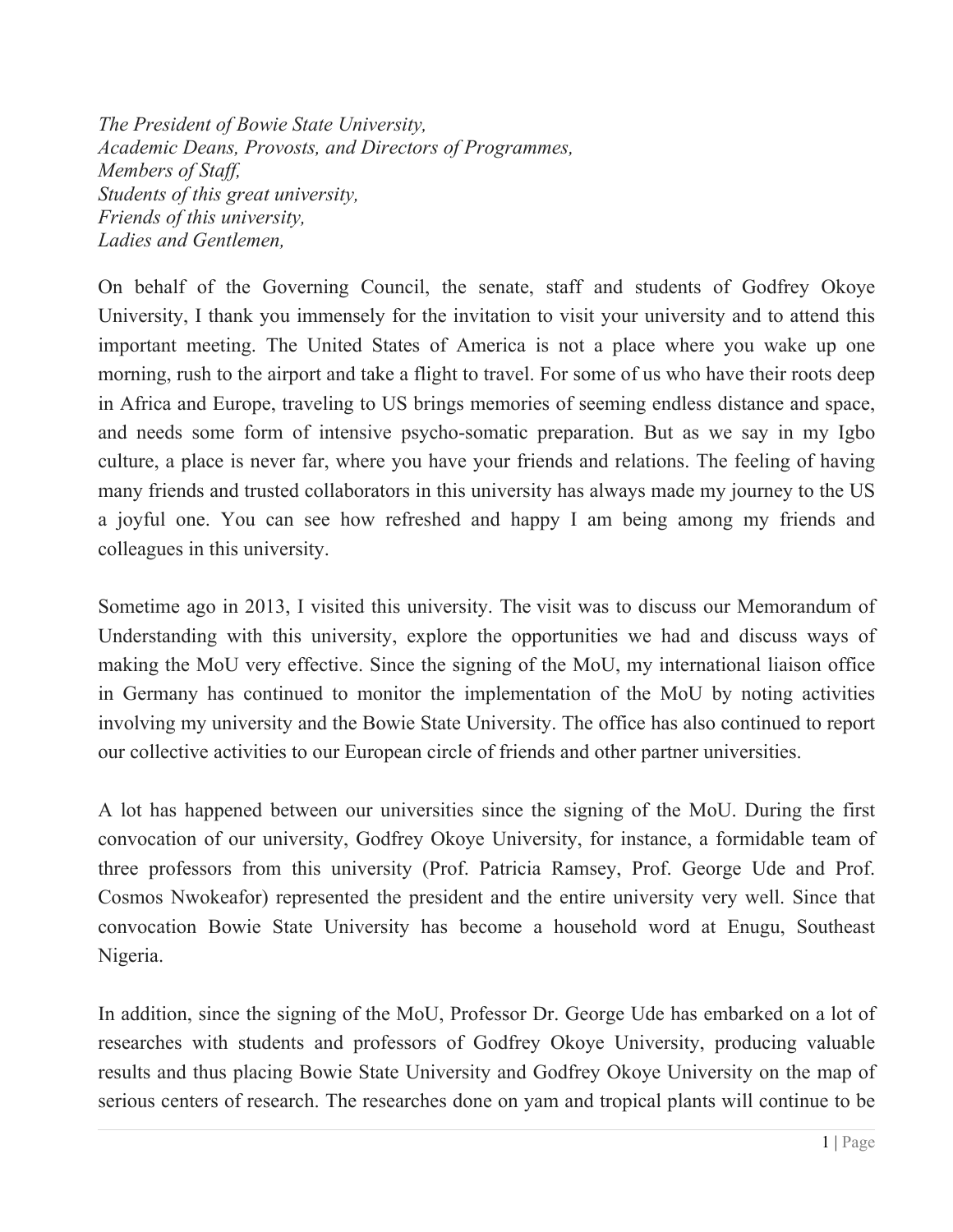of tremendous benefit to our universities and mankind. Besides, students of BSU have also visited our university. I believe that the research visit by these students have opened their eyes to possibilities which Nigeria, as the biggest black nation in the world, offers for research. The variety of tropical plants and fish in Nigeria is second to none in the whole world. Students of BSU who went to different places with our students to collect data saw the Nigerian world of immeasurable possibilities and unquantifiable value.

Furthermore, BSU has participated in biannual international conferences on Biotechnology jointly organized by our university and National Biotechnology Centre in Abuja (Nigeria) and also made great contributions. Prof. Dr. George Acquaah made great contributions during the last conference. Also our Mass Communication Department has benefitted a lot from the timely intervention of Prof. Dr. Cosmas Nwokeafor whose advice and support for the growth of the department will never be forgotten in our university. Through his strong support our university radio, which supports the mass communication department, emerged this year the best campus radio in Nigeria.

I am glad also to note that Dr. Patricia Ramsey and Ms Tammi Thomas are coming to our university this year to offer their help in the improvement of our university administration.

As we can see a lot has happened in the last couple of years since the signing of our MoU. However, it appears that the MoU has not really been embraced by all the colleges in this university. I would appeal that the deans of other colleges should join the train of our collaboration which is certainly of tremendous benefit to our universities.

Let me say at this juncture that collaborating with Godfrey Okoye University will bring a lot of benefits to BSU. Nigeria is the most populous country in Africa with a population of 180 million people. It is the biggest black country in the whole world. Historically such a setting should be of great interest to Bowie State University, which has its background and roots in the history of black Americans in the United States of America. Also collaborating with Godfrey Okoye University opens a large market for Bowie State University to market itself and get students from rich Nigerians who can afford to send their children overseas for studies. In addition, collaborating with Godfrey Okoye University will open a whole world of research areas for Bowie State University, which will make this university even more famous than it is now. Our students and professors are ready to work with your students and professors. Together we will achieve research results that are unimaginable in the world. I am glad that our